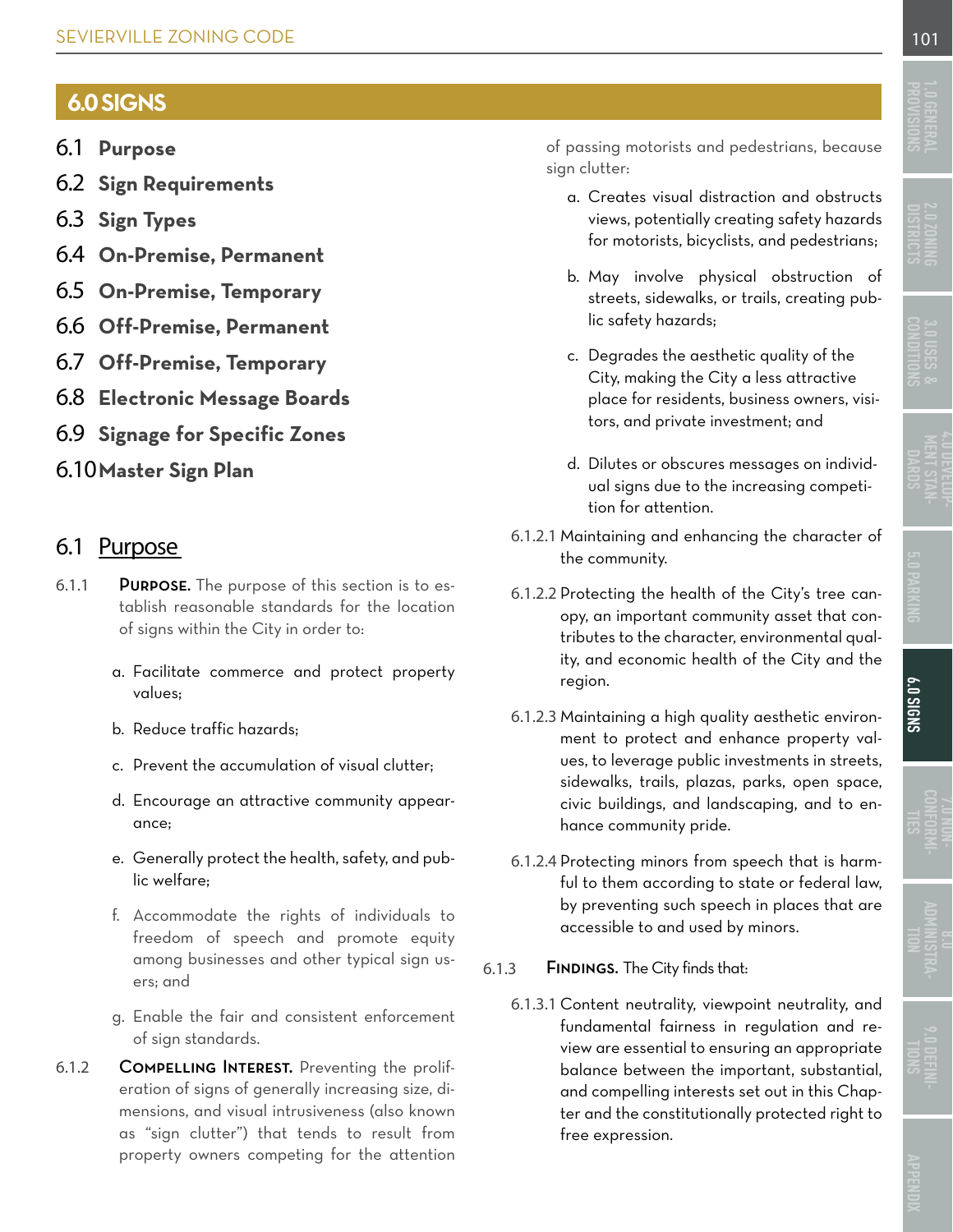- <span id="page-1-0"></span>6.1.3.2 The regulations set out in this Chapter are unrelated to the suppression of constitutionally protected free expression, do not relate to the content of protected messages that may be displayed on signs, and do not relate to the viewpoint of individual speakers.
- 6.1.3.3 The incidental restriction on the freedom of speech that may result from the regulation of signs pursuant to this article is no greater than is essential to the furtherance of the important, substantial, and compelling interests that are set out in this article.
- 6.1.3.4 Regulation of the location, number, materials, height, sign area, form, and duration of display of temporary signs is essential to preventing sign clutter.
- 6.1.3.5 Temporary signs may be degraded, damaged, moved, or destroyed by wind, rain, snow, ice, and sun, and after such degradation, damage, movement, or destruction, such signs harm the safety and aesthetics of the City's streets if they are not removed.
- 6.1.3.6 Certain classifications of speech are not constitutionally protected due to the harm that they cause to individuals or the community.

# 6.2 Sign Requirements

- 6.2.1 PERMIT REQUIRED. Unless otherwise exempt, it shall be unlawful for any person to erect, locate, or otherwise establish any sign described in this section except in conformity hereto. Certain signs shall require permits and certain signs are exempt from permitting but are required to meet the conditions of this section.
- 6.2.2 Prior to the construction or installation of a sign regulated under this ordinance, the applicant or his designee shall make application, pay the appropriate fee, and receive a permit authorizing such work.

### 6.2.3 Signs Exempt from Permitting

6.2.3.1 Residential use signs. Signs not exceeding two (2) square feet in area that are not of a commercial nature, such as:

- a. Address signs
- b. Mail box signs
- c. Signs posted on private property relating to private parking or warning the public against trespassing or danger from animals
- 6.2.3.2 Signs associated with public bodies, public and private universities and schools. Such signs include:
	- a. Signs erected by or on behalf of or pursuant to the authorization of a governmental body, including legal notices, identification and informational signs, and traffic, directional, or regulatory signs
	- b. The temporary use of displays which include, but are not limited to, promotional signs, decorations, lighted displays and/ or decorations and supporting structures and similar activities, by or for governmental entities
	- c. Official signs of a noncommercial nature erected by public utilities
	- d. Flags, pennants, or insignia of any governmental or nonprofit organization when not displayed in connection with a commercial promotion or as an advertising device

### 6.2.3.3 Signs designating historic resources

- 6.2.3.4 Vehicle signs painted on or attached to currently licensed motor vehicles that are not primarily used as signs, are parked in a legal space and not parked adjacent to the street, on a regular basis, and are street legal with the sign affixed.
- 6.2.3.5 Temporary real estate signs located on the premises which is for sale or rent no larger than 32 square feet for commercial zones, 16 square feet for residential zones 1 acre or greater, and 3 square feet for residential zones less than 1 acre.
- 6.2.3.6 Temporary displays, including lighting erected in connection with the observance of holidays in accordance with the adopted calen-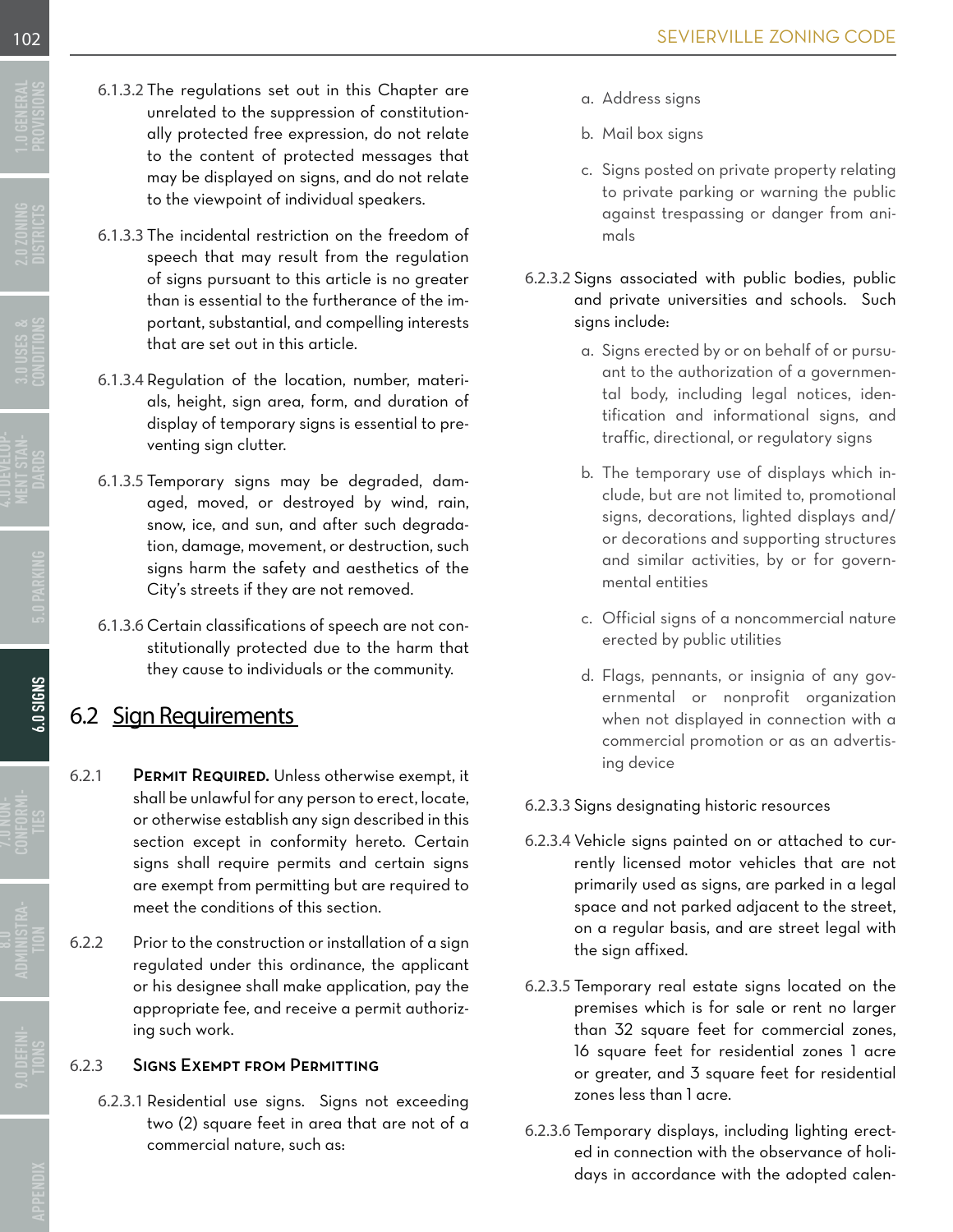dar associated with the holiday

- <span id="page-2-0"></span>6.2.3.7 Campaign signs (See [Section 6.7.1](#page-11-0) for regulations)
- 6.2.3.8 Construction signs associated with land development or building construction provided such signs are no larger than 32 square feet in size, do not exceed eight feet in height, and number not more than two per project. Such signs shall be displayed no sooner than 60 days prior to the commencement of construction and shall be removed within 10 days of completing construction.
- 6.2.3.9 Carport, garage, and yard sale signs not exceeding four square feet in size or four feet in height located on the site of sale and placed not more than three days in advance of the sale and removed within one day of the completion of the sale.
- 6.2.3.10Signage that is coordinated with the City as part of their overall wayfinding program shall not count as directional signage and may be installed as per agreement with the City.
- 6.2.3.11Public art or murals not containing a commercial message and approved through the public art process.
- 6.2.3.12Employment signs

### 6.2.4 Prohibited Sign Types

- 6.2.4.1 Signs not listed in [Table 6.1](#page-5-0), Sign Types Established, are prohibited inclusive of, but not limited to, the following:
	- a. Off premises signs except as provided for, such as auction signs
	- b. Signs on vehicles, except as provided in Section 6.2.3.4.
	- c. Roof signs
	- d. Drone signs
	- e. Mobile off premises signs /billboards
	- f. Digital off premises signs /billboards
	- g. Distracting, interfering, or confusing signs
	- h. Animated or moving signs, including sign

walkers, mechanically driven signs or signs with moving parts.

- (1.)Signs that cause odor or sound emission.
- (2.) Moving billboard signs.
- (3.) Wind signs (pennants, streamers, balloons, whirligigs, adverflags or similar devices) or flutter flags, unless otherwise allowed by this chapter.
- i. Portable and Temporary Digital Signs
	- (1.)Signs that are classified as portable signs.
- (2.) Video display or digital signs used as temporary signage.

### 6.2.5 Methods of Compliance

6.2.5.1 In the determination of maximum size of signs, the Development Director may consider a ten (10) percent alteration in signs of fifty (50) square feet or less and a five (5) percent alteration in signs of fifty (50) square feet or more, provided that such alteration is necessitated by an unusual or exceptional situation.

### 6.2.6 Location of Sigange

- 6.2.6.1 All signage shall be positioned so as to avoid or minimize sight line conflict with any other established sign.
- 6.2.6.2 No easement shall be permitted exclusively for the use of signage.
- 6.2.6.3 Signage shall not be:
	- a. Located in the right-of-way or on other public property without approval of the City, nor shall any part of any sign be located no closer than 5 feet to any property line.
	- b. Placed on private property without the consent of the owner or authorized agent of the owner of such property.
	- c. Located in or overhanging a utility easement.
	- d. Within a clear sight triangle. (See diagram below)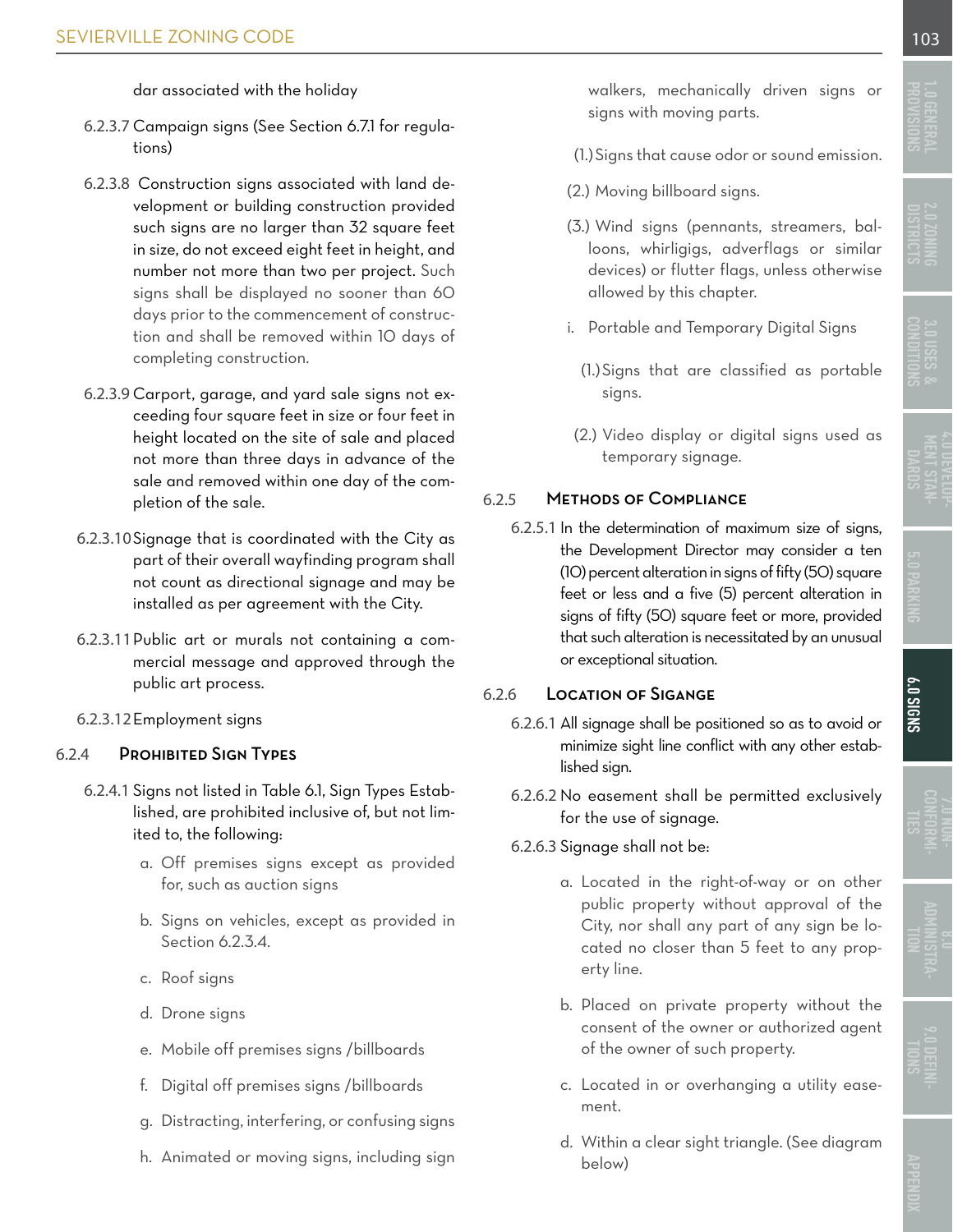<span id="page-3-0"></span>

- e. Attached to utility poles, other utility or public infrastructure or structures, equipment, or wireless communication facilities.
- 6.2.6.4 Sign separation. Minimum separation of detached signage is 75 feet. If this condition is unable to be met, signage shall be placed as remotely as possible from other detached signage.
- 6.2.6.5 Creation of a hazardous condition. Signs may not be placed in such a way:
	- a. That creates conflict with traffic control signs, signals, or various private signs resulting in vehicular or pedestrian safety hazards, including any sign placed at any location where it may, by reason of its size, shape, design, location, content, coloring, or manner of illumination, constitute a traffic hazard or a detriment to traffic safety by obstructing the vision of drivers, by obscuring or otherwise physically interfering with any official traffic control device, or that may be confused with an official traffic control device.
	- b. That creates a danger to the public during periods of inclement weather or high winds due to their location or the manner in which they are placed.
	- c. That creates a hazard due to collapse, fire, collision, decay, abandonment, or other

safety considerations.

- d. That obstructs firefighting or fixed police surveillance via photographic or video technology.
- e. That are improperly mounted or installed, such as signs attached to a standpipe, gutter drain, unbraced parapet wall, or fire escape, unless the safety of such sign and such mounting has been verified in writing by a structural engineer licensed to practice in the state.
- 6.2.7 CONTENT. No sign shall be approved or disapproved based on the content or message it displays, except that the following content, without reference to the viewpoint of the speaker, shall not be displayed on signs:
	- a. Text or graphics that is harmful to minors as defined by state or federal law;
	- b. Text or graphics that are obscene, fighting words, defamation, incitement to imminent lawless action, or true threats, as such words and phrases are defined by controlling law;
	- c. Text or graphics that present a clear and present danger due to their potential confusion with traffic control signs;
	- d. Signs that provide false information related to public safety (e.g., signs that use the words "stop" or "caution" or comparable words, phrases, symbols, or characters) that are presented in a manner as to confuse or imply a safety hazard that doesn't exist; or
	- e. Text or graphics that provide false or misleading information in violation of this code.

### 6.2.8 Measuring Message Area

6.2.8.1 The sign message area shall mean the area of all lettering, wording, and accompanying designs, logos, and symbols. The area of a sign shall not include any non-commercial supporting framework or bracing which is incidental to the display, provided that it does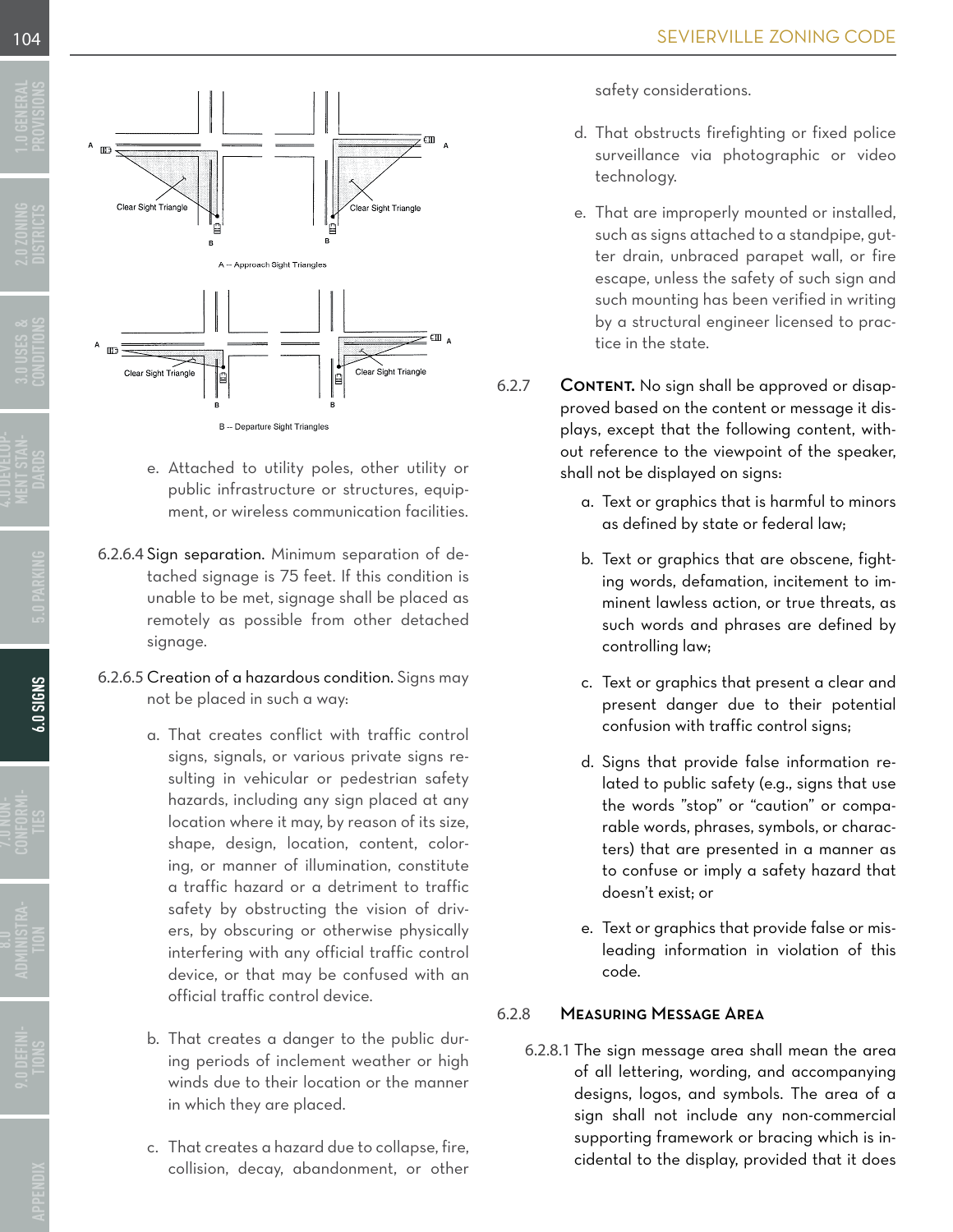<span id="page-4-0"></span>not contain any lettering, wording, or sym-

bols.

6.2.8.2 The area of a two-dimensional sign is measured by encompassing the advertising display surface area within any combination of geometric figures (e.g., rectangles, squares, triangles, parallelograms, circles or ellipses), having no more than eight sides, that would enclose all parts of the sign.



6.2.8.3 Sign copy mounted, affixed, or painted on a background panel or area distinctively painted, textured, or constructed as a background for the sign copy, is measured as that area contained within the sum of the smallest geometric figure that will enclose both the sign copy and the background.



6.2.8.4 Sign copy mounted as individual letters or graphics against a wall, fascia, or parapet of a building, or surface of another structure, that has not been painted, textured, or otherwise altered to provide distinctive background for the sign copy, is measured as a sum of the smallest geometric figure that will enclose each word and each graphic in the total sign. Window signs printed on a transparent film and affixed to a window pane shall be considered freestanding letters or logos, provided that the portion of the transparent film around the perimeter of the sign message maintains the transparent character of the window and does not contain any items in the sign message.

- 6.2.8.5 Sign copy mounted, affixed, or painted and on an illuminated surface or illuminated element of a building or structure, is measured as the entire illuminated surface or illuminated element which contains sign copy. Such elements may include, but are not limited to: lighted canopy fascia signs; cabinet signs; or interior lighted awnings.
- 6.2.8.6 Only one (1) side shall be considered when determining the sign area, provided that the faces are equal in size, the interior angle formed by the faces is less than 45 degrees, and the two affixed faces are not more than 18 inches apart at the narrowest end.
- 6.2.8.7 Where the faces are not equal in size, but the interior angle formed by the faces is less than 45 degrees and the two affixed faces are not more than 18 inches apart, at the narrowest end the larger sign face shall be used as the basis for calculating sign area.
- 6.2.8.8 When the interior angle formed by the faces is greater than 45 degrees, or the affixed faces are greater than 18 inches apart at the narrow end, all sides of such sign shall be considered in calculating the sign area.
- 6.2.8.9 Building frontage shall be determined by the location of the primary building entrance or the side facing the highest classified roadway at the permittee's option.
- 6.2.8.10The sign area of three dimensional (3D) free form or sculptural (non-planar) signs is calculated by using the largest planar section as seen from the public travel area.

#### 6.2.9 Maintenance of Signs

- 6.2.9.1 All signs and components thereof, including supports, braces, and anchors, shall be maintained in like-new condition.
- 6.2.9.2 A sign shall be considered abandoned if use of the sign is discontinued for a period of six months.
- 6.2.9.3 If a sign advertises a business, service, commodity, accommodation, attraction, or other enterprise or activity that is no longer op-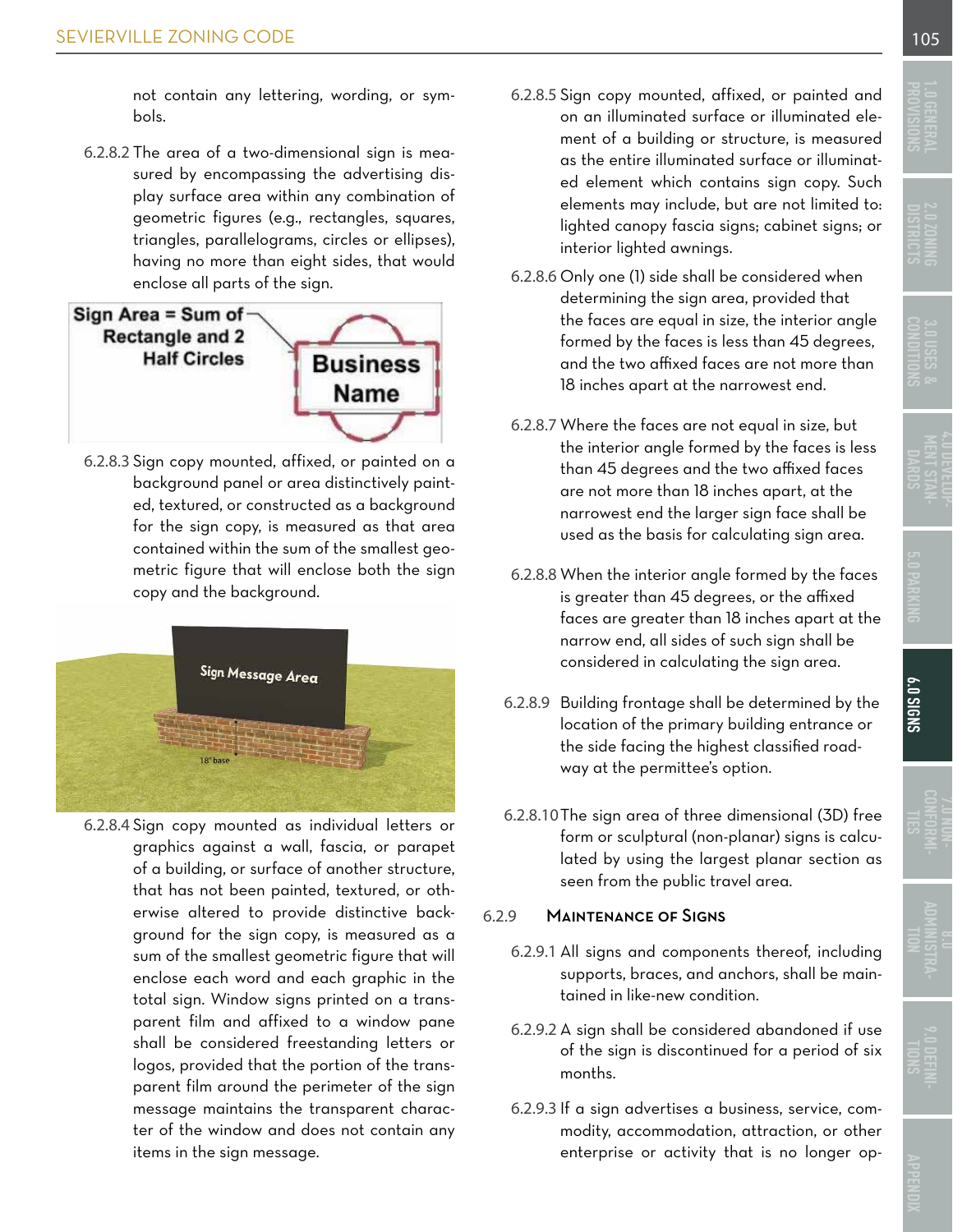<span id="page-5-0"></span>

|             | <b>TABLE 6.1 PERMITTED SIGNS BY ZONING DISTRICT</b>     |           |                |                |            |           |         |    |                   |         |            |                |                |                |
|-------------|---------------------------------------------------------|-----------|----------------|----------------|------------|-----------|---------|----|-------------------|---------|------------|----------------|----------------|----------------|
|             | $\blacksquare$ = Permitted                              | Zone      |                |                |            |           |         |    |                   |         |            |                |                |                |
|             | Master Sign Plan                                        |           |                |                |            |           |         |    |                   |         |            |                |                |                |
|             | $\star$ = Not permitted                                 | <b>AR</b> | <b>LDR</b>     | <b>MDR</b>     | <b>HDR</b> | <b>TC</b> | NC      | IC | AC                | IN      | <b>HRO</b> | <b>TCL</b>     | <b>VA</b>      | IIO            |
|             | Sign Types                                              | $(A-R)$   | $(R-1)$        | $(R-2)$        | $(R-3)$    |           | $(C-2)$ |    | $(C-3)   (C-4)  $ | $(M-1)$ |            | $(C-5)$        | $(V-I)$        | $(  -1)$       |
|             | On Premises Signs - Attached                            |           |                |                |            |           |         |    |                   |         |            |                |                |                |
|             | Wall                                                    | п         | п              | $\blacksquare$ | п          | ■         | п       | п  | п                 | п       | п          | П              | П              |                |
|             | Window                                                  | п         | $\blacksquare$ | п              | п          |           | п       | п  | п                 | п       | п          | п              | П              |                |
|             | Canopy                                                  |           |                |                |            | п         | П       | п  | п                 | П       | п          | п              |                |                |
|             | <b>Structural Canopy</b>                                |           |                |                |            |           |         | п  | П                 |         |            | п              |                |                |
|             | Projecting                                              |           |                |                |            | п         | П       | п  | п                 | п       |            | П              | п              |                |
|             | On Premises Signs - Detached                            |           |                |                |            |           |         |    |                   |         |            |                |                |                |
|             | Monopole                                                |           |                |                |            |           |         |    |                   |         |            |                |                | п              |
|             | Pole                                                    | п         |                |                |            |           | п       |    |                   | п       | п          | $\blacksquare$ |                | п              |
|             | Monument                                                | п         |                | п              | п          |           | п       | п  | п                 | п       | п          | П              | П              | п              |
|             | <b>Detached Wall</b>                                    |           |                |                |            |           |         | ш  | П                 | П       |            | п              | П              |                |
|             | <b>Public Directory</b>                                 |           |                |                |            | п         |         | ×  | П                 |         |            | П              |                |                |
|             | <b>Private Directory</b>                                |           |                |                |            |           |         |    | П                 | П       |            | П              | П              |                |
|             | <b>Destination Arrival</b>                              |           |                |                |            |           |         |    |                   |         |            | п              |                |                |
|             | Directional                                             | п         |                |                |            |           |         | п  | п                 | п       |            | п              | П              |                |
|             | Menu Board                                              |           |                |                |            |           |         |    |                   |         |            | п              |                |                |
| $6.0$ SIGNS | Entrance/Exit                                           |           |                |                |            |           |         |    | П                 | п       |            | п              |                |                |
|             | On Premises - Temporary                                 |           |                |                |            |           |         |    |                   |         |            |                |                |                |
|             | A-Frame                                                 | ш         |                |                |            | ■         |         |    |                   |         |            | П              |                |                |
|             | <b>Promotional Signage</b>                              |           |                |                |            |           | п       | ▬  |                   | ■       |            | ш              |                |                |
|             | Window                                                  |           |                |                |            | п         | ш       | ш  |                   | п       |            | п              |                |                |
|             | Off Premises - Permanent                                |           |                |                |            |           |         |    |                   |         |            |                |                |                |
|             | <b>Off-Premise Directional</b><br>Sign (Non-commercial) | ш         | ш              | п              | п          | ш         | п       | ш  |                   | п       | п          | $\blacksquare$ | п              | п              |
|             | Subdivision                                             |           | $\blacksquare$ | $\blacksquare$ | п          |           | п       |    |                   |         |            | $\blacksquare$ |                |                |
|             | Billboard                                               |           |                |                |            |           |         |    |                   |         |            |                |                |                |
|             | <b>Billboard, Digital</b>                               |           |                |                |            |           |         |    |                   |         |            |                |                |                |
|             | Off Premises - Temporary                                |           |                |                |            |           |         |    |                   |         |            |                |                |                |
|             | Campaign                                                | п         | П              | п              | п          |           | п       | п  | п                 | п       | п          | п              | ш              | п              |
|             | Auction                                                 | п         | $\blacksquare$ | п              | п          | ш         | п       | п  | п                 | п       | п          | п              | $\blacksquare$ | $\blacksquare$ |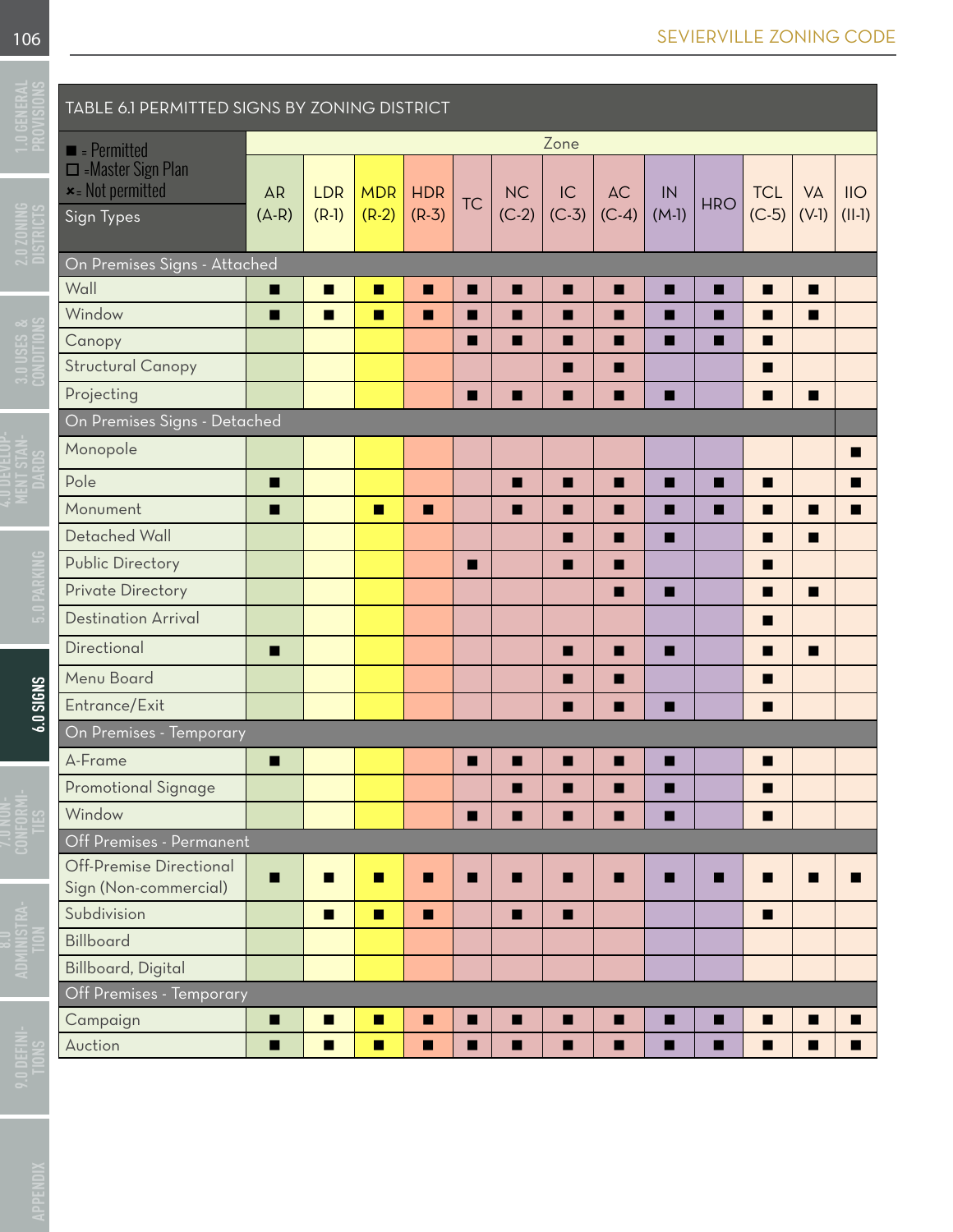<span id="page-6-0"></span>erating or being offered or conducted, that sign shall be considered abandoned after six months and the sign and its supporting structure shall be removed.

- 6.2.9.4 The immediate area around a free-standing sign shall be kept clear of all debris and maintained by the landowner, or by the sign owner as agent of the landowner, in an attractive manner.
- 6.2.9.5 The Development Director may cause to be removed any sign on which the advertising message becomes illegible in whole or in part or has been determined to be abandoned in accordance with [Section 6.2.9.2 or 6.2.9.3.](#page-4-0)
- 6.2.10 Sign Materials and Construction. Every sign shall be: constructed of durable materials, using non-corrosive fastenings; shall be structurally safe and erected or installed in strict accordance with the currently adopted International Building Code; and, shall be maintained in safe condition and in good repair and so that all sign information is clearly legible.
- 6.2.11 Landscaping. Landscaping for a detached sign, both monument and pole, shall be required. The landscape standards in [Section 4.12,](#page-26-0) as they relate to materials and installation methods, shall be employed.
	- a. Where it is the desire of a property owner to integrate a detached sign into the front landscape edge of a site, such shall be noted on a site landscape plan.
	- b. In the instance where, over time, a landscape material grows in such a way as to interfere with the sign copy, the property owner shall, prior to removing such material, provide a revised sign landscaping plan to the Development Director for approval.
- 6.2.12 Permits issued under this article shall lapse if any of the following conditions are met, and a sign otherwise in compliance with this article shall be in violation upon lapse of the permit authorizing it:
	- a. The sign contemplated in the permit is not constructed within six months of per-

mit issuance,

- b. The permitted sign is abandoned,
- c. The business associated with a sign allows its City business license to expire or the business license is revoked.

# 6.3 Sign Types

On-premises signage will be divided into two types, attached and detached signage. Attached signage is defined as signage attached to a structure that is more than supporting structure for the sign itself. Detached signage consists of signs that use a separate supporting structure to hold the sign and serves no other purpose for the development besides holding the sign. [\(See Table](#page-5-0)  [6.1\)](#page-5-0) 

# 6.4 On-Premise, Permanent

#### 6.4.1 Attached

The primary attached signage shall be calculated from permitted wall signage. At the business's selection, signage may consist of any other types of attached signage but will be subtracted from total allowable signage to arrive at the available wall signage. Attached signage consists of the following types:

| <b>ALLOWABLE ATTACHED SIGN AREA</b> |                                                                     |                                                                        |  |  |  |  |
|-------------------------------------|---------------------------------------------------------------------|------------------------------------------------------------------------|--|--|--|--|
| <b>ZONING DISTRICT</b>              | <b>BUILDING</b><br><b>COR TEN-</b><br><b>ANT SPACE)</b><br>FRONTAGE | <b>SQUARE FEET OF</b><br><b>ATTACHED SIG-</b><br><b>NAGE PERMITTED</b> |  |  |  |  |
| NC (C-2), IC (C-3),                 | Widths of less                                                      | 4 square feet                                                          |  |  |  |  |
| $AC(C-4)$                           | than 49'                                                            | per lineal foot                                                        |  |  |  |  |
| NC (C-2), IC (C-3),                 | $50' - 100'$                                                        | 3 square feet                                                          |  |  |  |  |
| $AC$ (C-4)                          |                                                                     | per lineal foot                                                        |  |  |  |  |
| NC (C-2), IC (C-3), Over 100'       |                                                                     | 2 square feet per                                                      |  |  |  |  |
| $AC(C-4)$                           |                                                                     | lineal foot                                                            |  |  |  |  |
| LDR (R-1), MDR (R-                  |                                                                     | 2 square feet per                                                      |  |  |  |  |
| 2), HDR (R-3), TC,                  |                                                                     | lineal foot                                                            |  |  |  |  |
| TCL (C-5),                          |                                                                     |                                                                        |  |  |  |  |
| VA (V-1), IN (M-1_)                 |                                                                     |                                                                        |  |  |  |  |

#### 6.4.1.1 Wall

a. Definition: A sign painted on or attached and parallel to a wall of a building in such a manner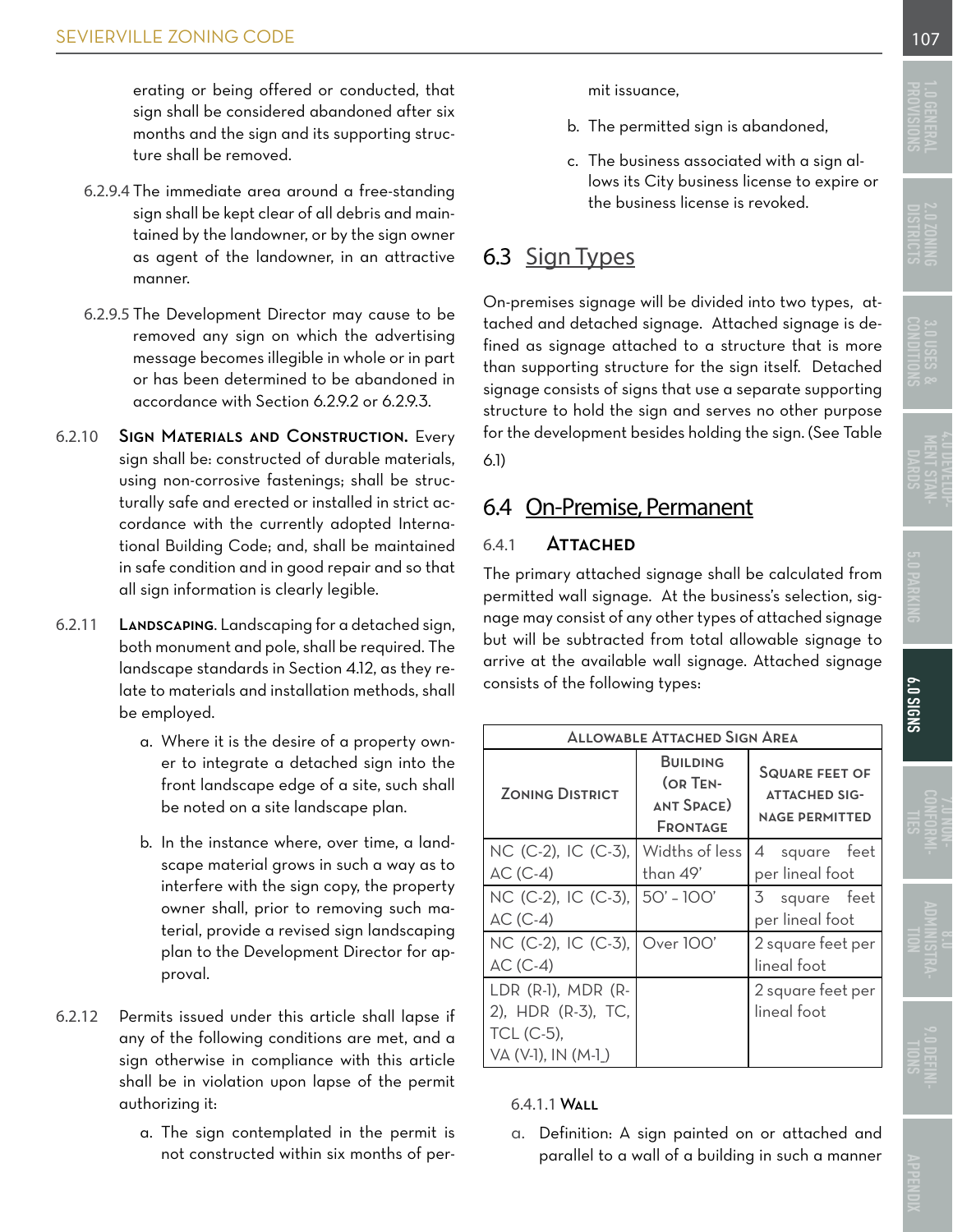**[CONFORMI-](file:C:\Users\cbowen\Dropbox\Sevierville%2C%20TN%20Work%20Folder\Phase%202\Sevierville%20Code%20Template%20Folder\Sevierville%20Zoning%20Code%20-%20InDesign\7.0%20Non-conformities.indd)**

that the wall is the supporting structure.

<span id="page-7-0"></span>b. Standard: A wall sign shall not project above the roofline of the structure, except on parapet walls. The calculation of amount of wall signage is shown in the ["Allowable Attached Sign Area"](#page-6-0) chart above. The area shall be computed on one street only for double frontage conditions, but total wall sign area may be divided between the walls on each street frontage.

#### 6.4.1.2 Window

- a. Definition: A sign applied or attached to a window so as to attract the attention of persons outside the building.
- b. Standard: No more than 20% of a window pane may be used for sign message area, whether interior or exterior, including interior signs within three feet of the window. Any signage over 20% shall be counted towards maximum allowed attached sign area.
- c. No more than 50% may be covered with opaque coverings.

#### 6.4.1.3 Canopy

- a. Definition: A sign that is printed on, painted on, or otherwise attached to an awning or canopy that is attached to a building wall.
- b. Standard: No more than 40% of any awning or canopy may contain commercial messaging.

#### 6.4.1.4 Structural Canopy

- a. Definition: A sign on a covering for a fuel island upon which graphics and/or other related commercial copy is placed.
- b. Standard: No more than 20 square feet on any one side of a Structural Canopy may contain commercial messaging. Only the sides that are visible from the road frontage shall count in calculating Structural Canopy signage.

#### 6.4.1.5 Projecting

- a. Definition: A sign, other than a flat wall sign, which is attached to and projects from a building wall or other structure not specifically designed to support the sign.
- b. Standard: A projecting sign may not be larger than 20 square feet. The projecting sign may not extend beyond 1 foot behind (towards the building) the face of the curb. The sign must be at least 8 feet from the ground to the bottom

of the sign and may not be higher than 20 feet from the ground or the edge of the roof line of the building, whichever is lower. Only 1 projecting sign may be used on any face of a building.

### 6.4.2 **Detached**

For all commercial zones except the Town Center (TC), Historic Residential/Office (HRO), and Tourist Commercial (C-5), the classification of the road on which the property or development sits shall guide the number, size, and regulation of the signage. The Road Classification Map may be found in the Appendix of this ordinance or at www.seviervilletn.org/gis.

Unless otherwise permitted, each development site may have one detached pole or monument sign. The maximum allowable sign area shall be determined in accordance with the "Allowable Detached Sign Area" chart below.

Where a particular sign type is not permitted on the specific class of road or size of development, the development may choose to follow the size requirements at the next lowest square footage to accommodate their needs.

For a development which has frontage on two arterials or one arterial and a major collector, has two entrances, and more than 1,000 feet of frontage, pole or monument signs may be used on each street.

Where the development falls below the height of the travelled roadway, the measurement of the height of a detached sign shall be measured from the center of the nearest travel lane. In all other cases, the sign shall be measured from the base ground elevation, without augmentation.

#### 6.4.2.1 Pole

a. Definition: Any sign which is permanently affixed in or upon the ground, supported by one or more structural members, with air space of greater than 18 inches between the ground and the sign face and not attached to any building or any other structure.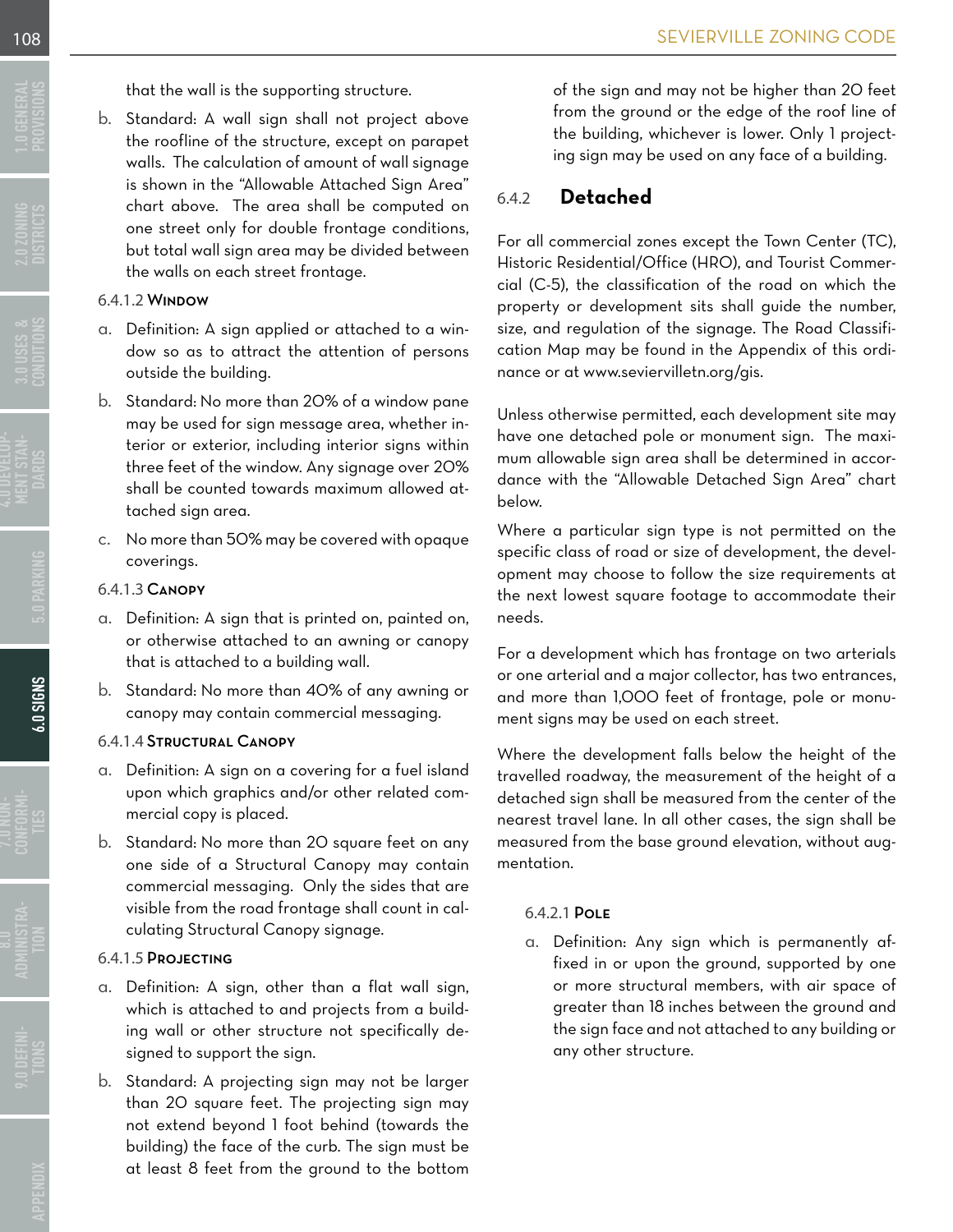<span id="page-8-0"></span>

- b. Standard: Developments shall be classified as Small, Medium, Large, and Extra-Large developments. The determination of size classification shall be driven by the minimum number of required parking spaces for the development, accumulated for all use types for which the sign is provided. No pole sign shall exceed 25 feet in height.
- c. See "Allowable Detached Sign Area" chart below. Up to ten (10) percent of the allowable square footage for a free standing pole sign may be composed of a fixed interval changeable message. The changeable message shall be of a single color, non-flashing with a maximum character height of 18" and maximum width of six characters per line and no more than four lines. The minimum interval for a changeable message sign to change is daily.

#### 6.4.2.2 Monument

- a. Definition: Any sign which is neither attached to nor part of another structure and which is permanently affixed in or upon the ground or upon a horizontal base feature.
- b. Standard: Developments shall be classified as Small, Medium, Large, and Extra-Large developments. The determination of size classification shall be driven by the minimum number of required parking spaces for the development, accumulated for all use types for which the sign is provided. See "Allowable Detached Sign Area" chart below. No monument sign shall exceed 20 feet in height.
- c. The supporting structure, architectural detailing, and amenities for a monument sign shall be not less than 33% of maximum allowable sign

| <b>DEVELOPMENT SIZE CLASSIFICATION</b> |                          |  |  |  |
|----------------------------------------|--------------------------|--|--|--|
| <b>CLASSIFICATION</b>                  | <b>MINIMUM NUMBER OF</b> |  |  |  |
|                                        | <b>PARKING SPACES</b>    |  |  |  |
| Small                                  | Less than 25             |  |  |  |
| Medium                                 | $25-100$                 |  |  |  |
| Large                                  | 101 - 400                |  |  |  |
| Extra Large                            | 401 or greater           |  |  |  |

| <b>ALLOWABLE DETACHED SIGN AREA</b> |          |              |            |     |           |  |  |
|-------------------------------------|----------|--------------|------------|-----|-----------|--|--|
|                                     |          | <b>SMALL</b> | <b>MED</b> | LRG | <b>XL</b> |  |  |
| Arterial                            | Monument | 150          | <b>180</b> | 225 | 300       |  |  |
|                                     | Pole     | 100          | 125        | 150 | Χ         |  |  |
| Major                               | Monument | 50           | 120        | 150 | 200       |  |  |
| Collector                           | Pole     | 30           | 75         | 100 | Χ         |  |  |
| Minor                               | Monument | 40           | 50         | 75  | X         |  |  |
| Collector                           | Pole     | 25           | 25         | 50  | X         |  |  |
| Local                               | Monument | 40           | 40         | Χ   | X         |  |  |
|                                     | Pole     | 25           | 25         | Χ   | Χ         |  |  |

#### 6.4.2.3 Detached Wall

- a. Definition: A sign which is mounted on an otherwise required retaining wall.
- b. Standard: A detached wall sign may take the place of a monument or pole sign. The maximum allowable square footage shall be the same as the allowable sign area under the monument size requirements.

#### 6.4.2.4 Public Directory

- a. Definition: A directional sign placed within a public right of way within City-designated areas having a concentration of lodging and touristrelated commercial and amusement uses, institutional uses, or historic resources for the benefit of the traveling public.
- b. Standard: Signage that is placed within the public right of way may contain advertisements for the area businesses contained within the area covered by the directory. A public directory sign may not advertise any location which is not covered by the directory, even if the corporate offices are located within the covered area. The number of directory signs are at the sole discretion of the City.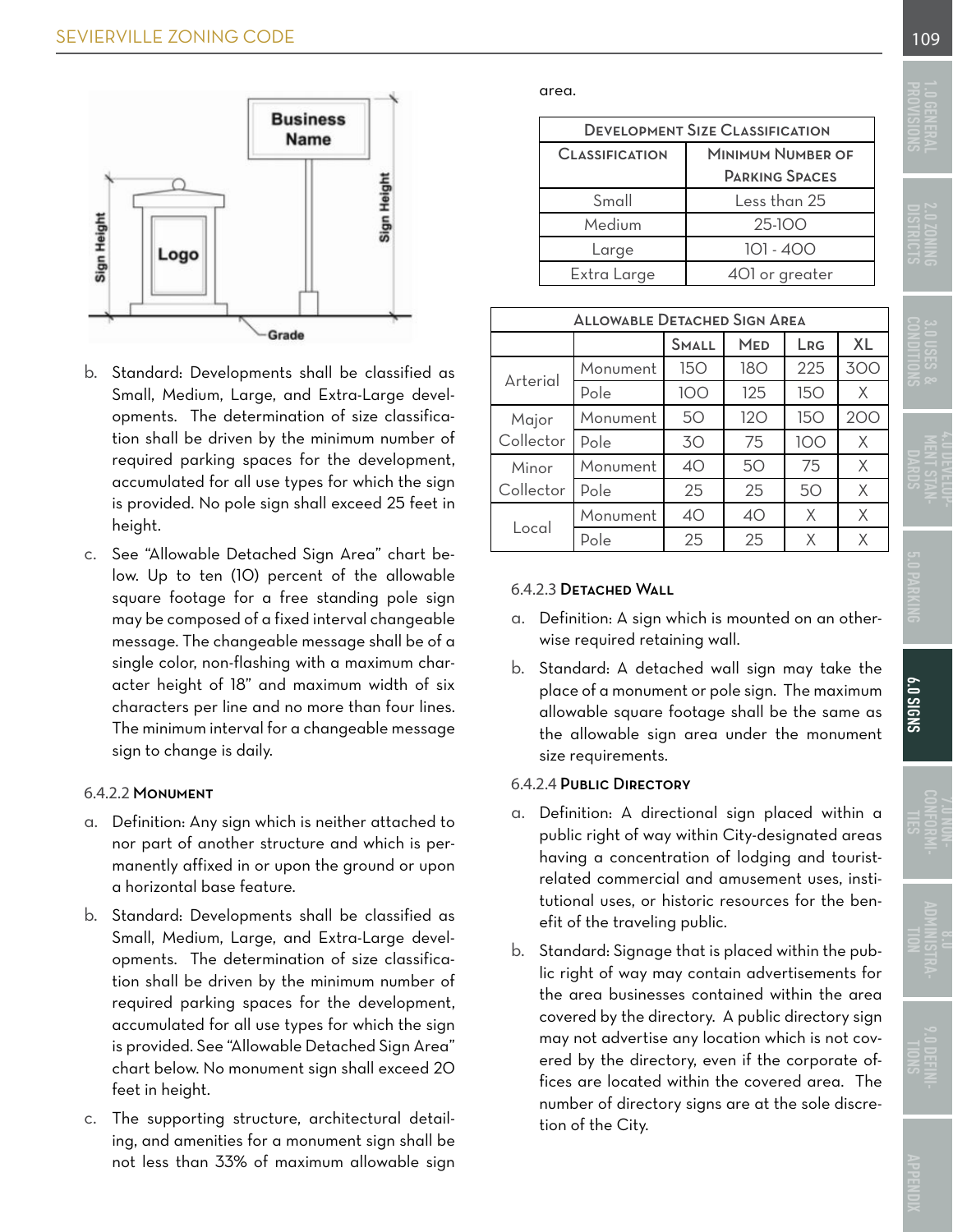#### <span id="page-9-0"></span>6.4.2.5 Private Directory

- a. Definition: A sign and/or directional signage which is off of the public right of way and is not visible from the travel lanes of the public roadway.
- b. Standard: Signage for the appropriate flow of travel shall be presented to the Development Director for review and approval. Small logos identifying businesses may be used in conjunction with such directional signage but may not be visible from the street or obstruct traffic at intersections or pedestrian walkways.

#### 6.4.2.6 Directional

- a. Definition: A permanent sign, internal to a development, utilized for the purposes of indicating the direction of any object, place or area.
- b. Standard: Directional signage may not be larger than 4 square feet and shall be placed in such a manner as to avoid traffic impact or visibility.

Signage that is coordinated with the City as part of their overall wayfinding program shall not count as directional signage and may be installed as per agreement with the City.

#### 6.4.2.7 Menu Board

- a. Definition: A sign displaying food items and prices to patrons in vehicles in a drive-thru lane for food pick-up.
- b. Standard: Whenever possible, menu boards shall be oriented away from visible traffic. When not possible, menu boards shall be screened from public view by natural vegetation. If natural screening is not possible, then the square footage of the illuminated area shall count towards the overall amount of detached signage which is permitted for the development.

#### 6.4.2.8 Entrance/Exit

- a. Definition: A small sign placed in close proximity to a point of ingress/egress to direct vehicles onto and off of a site.
- b. Standard: Where an entrance sign is determined to be necessary and appropriate to good traffic flow by the traffic engineer, an entrance/exit sign may be placed at the appropriate location on each adjacent road. The maximum square footage is found in the "Maximum Size and Number" chart below. The set back from the right-of-

way shall be 5 feet. The Development Director may approve additional signs based on needs of the traffic patterns prior to installation.

| <b>MAXIMUM SIZE AND NUMBER</b> |               |                |  |  |  |
|--------------------------------|---------------|----------------|--|--|--|
| <b>NUMBER OF</b>               | <b>NUMBER</b> |                |  |  |  |
| <b>BUSINESSES</b>              |               |                |  |  |  |
|                                | $4$ sq ft     |                |  |  |  |
|                                | 6 sq ft       | l per entrance |  |  |  |
| 3 or more                      | 8 sq ft       | 1 per entrance |  |  |  |

#### 6.4.2.9 Subdivision

- a. Definition: A permanent on-premise sign identifying a residential subdivision, apartment complex, or other residential complex that are not overnight rentals.
- b. Standard
	- (1.)Subdivision entry signs may be attached to a wall at the subdivision entrance or on a monument sign.
	- (2.) Attached Signs may not project above the top of the wall on which they are attached.
	- (3.) The maximum sign area is thirty-two (32) square feet for attached signs.
	- (4.) Only one monument sign or two attached signs may be placed at each subdivision entrance. A monument sign may have the subdivision name on both sides.
	- (5.) Monument signs may be located in the median at the street entrance if approved by the City in an approved plat, within a developer's agreement, or by separate approval of the Board of Mayor and Aldermen.

# 6.5 On-Premise, Temporary

#### 6.5.1 A-Frame

- a. Definition: A sign consisting of two sign faces placed together at an angle of 90 degrees or less to form an "A" shape that tapers from a wide base to a narrow top.
- b. Standard: A-frame signs shall be no higher than three feet , no wider than three feet, and shall be placed so they do not interfere with or impede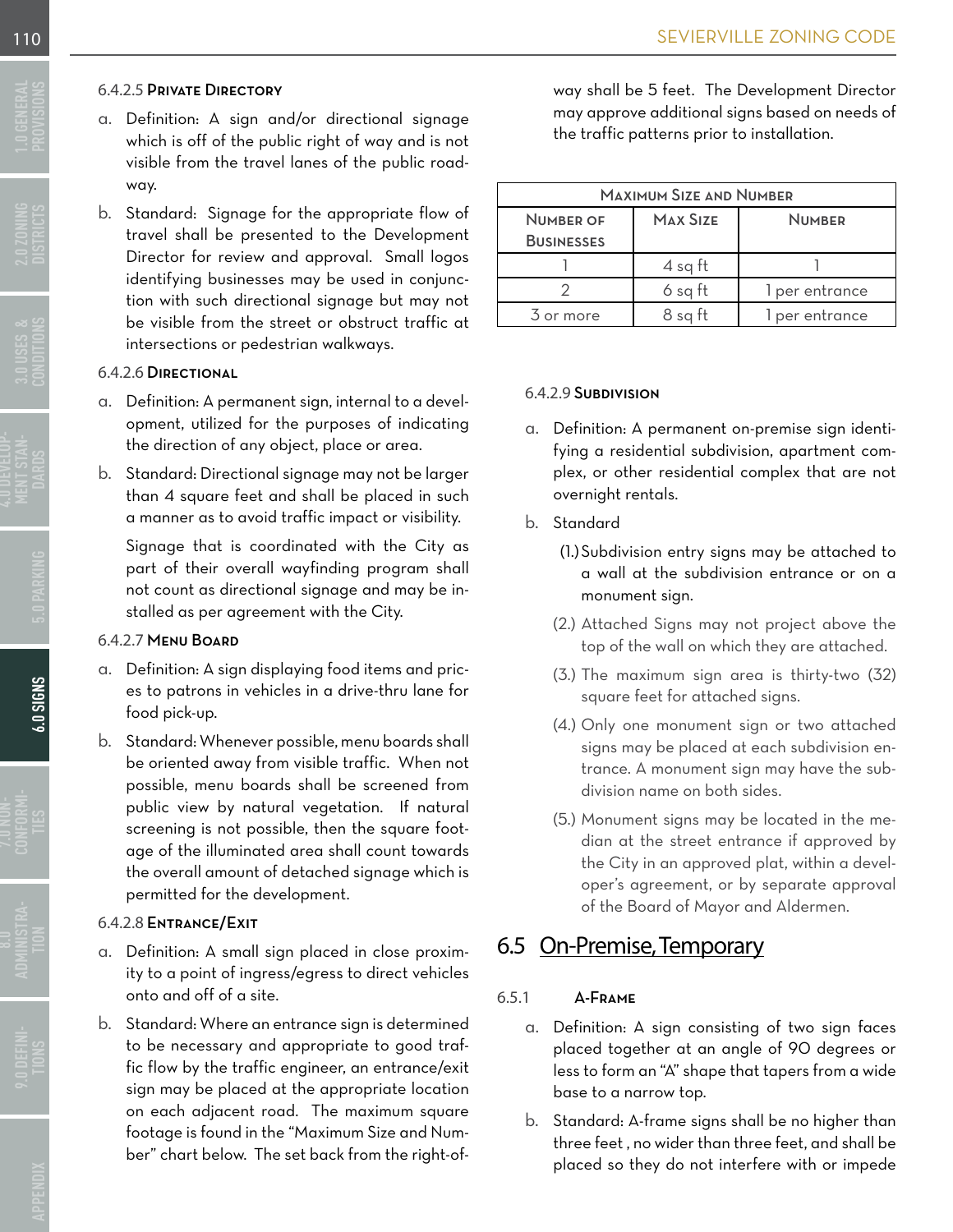<span id="page-10-0"></span>the flow of pedestrian movement. Only one such sign is allowed per tenant space. May not be displayed during times the establishment is closed.

#### 6.5.2 Promotional Signage

- a. Definition: Promotional Sign means any type of sign used for special promotions including, but not limited to, grand openings, temporary window signs, anniversary celebrations, sales, City permitted special events and other such events
- b. Standard: Businesses that erect signs under the provisions of this Section shall not display a sign that states "Going out of Business", "Quitting Business" or similar message more than one time for ninety (90) days maximum. Promotional signs are subject to the following regulations:
	- (1.) All promotional signage requires a permit. A maximum of four (4) permits are allowed for each business per calendar year. A separate permit is required for each thirty-day period promotional signage will be used. Promotional signs will be considered as a group and not as each individual sign, streamer, banner, etc.
	- (2.) Promotional signage is limited to 10% of allowable attached signage.
	- (3.) Promotional signage may include any legal signs allowed by this ordinance.
	- (4.) Promotional signage is allowed for four, thirty (30) day periods each calendar year per legal business subject to the following:
		- (a.) A thirty (30) day period will commence on the first day promotional signage is displayed.
		- (b.) The four, thirty (30) day periods shall not occur in the same or consecutive months.
		- (c.) In the case of a special promotion for a grand opening celebration or a going out of business event, one permit may be extended to a ninety (90) day period provided the promotion commences within the first three months of the date of issuance of a certificate of occupancy and the grand opening is limited to the address noted on the certificate of occupancy.
- (5.) Any device described as promotional signage shall not exceed an overall height of twenty-five feet (25') measured from ground.
- (6.) The following setbacks apply. However, the setbacks may be increased for any promotional signage found by the City to block traffic visibility or constitute a traffic hazard.
	- (a.) Fifteen feet (15') from street right-of-way.
	- (b.) Forty feet (40') from property lines other than those property lines fronting the street right-of-way.

## 6.6 Off-Premise, Permanent

- 6.6.1 Community service signage for groups not charging for their services shall be permitted on private property adjacent to major streets designated on the Sevierville Zoning Map subject to the following:
	- 6.6.1.1 Not more than two (2) signs for each activity group shall be permitted.
	- 6.6.1.2 The signs shall not exceed eight (8) square feet, be less than six (6) feet above ground surface and shall not exceed nine (9) feet in height.
	- 6.6.1.3 Plans and locations for these signs shall be approved by the Planning Commission prior to issuance of a sign permit.

#### 6.6.2 Billboard

- a. Definition: An off-premise outdoor advertising sign, or part thereof, which possesses a display area, face or panel which advertises, displays, or gives direction to any business, product, service, attraction, event, or any other purpose or interest other than the site or property where the sign is located or positioned.
- b. Standard: No (existing) billboard shall exceed forty- four (44) feet in overall height measured from the supporting structure or from the average grade of the supporting structures when two or more structures support the sign. No new billboard, digital billboard, or conversion of a billboard to a digital billboard shall be allowed or permitted.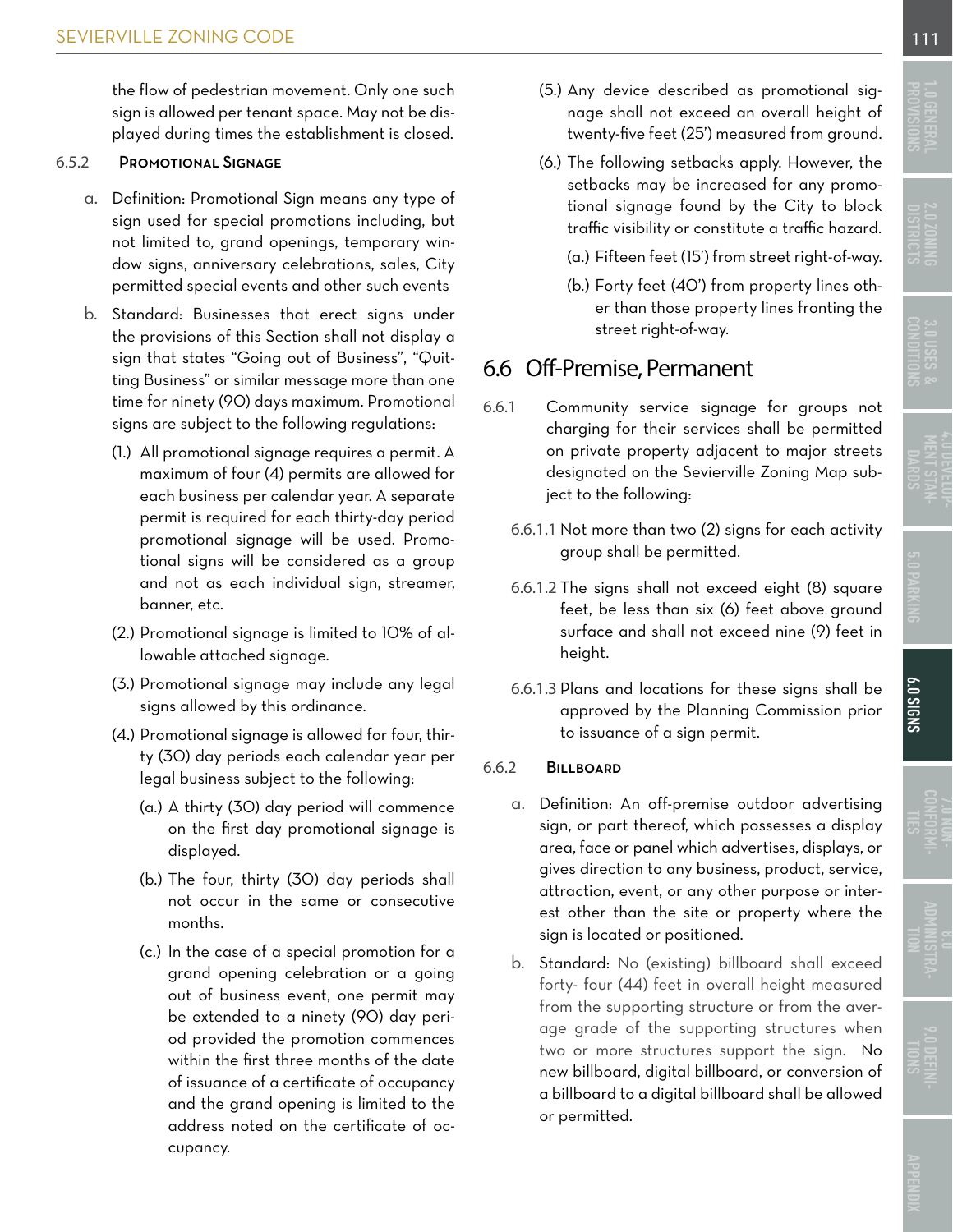#### <span id="page-11-0"></span>6.6.3 Billboard, Digital

- a. Definition: Any type of billboard that utilizes digital message technology, capable of changing the static message or copy on the sign electronically. It is a changeable message sign which displays a series of messages at intervals through the electronic coding of lights or light emitting diodes or any other means that does not use or require mechanical rotating panels.
- b. Standard: No new billboard, digital billboard, or conversion of a billboard to a digital billboard shall be allowed or permitted.

# 6.7 Off-Premise, Temporary

- 6.7.1 Campaign: Signs in support of a candidate in the next scheduled local, state, or federal election are allowed within the City in accordance with the following conditions:
	- 6.7.1.1 One (1) campaign sign per candidate may be located on private property at least 5 feet from any public street right of way.
	- 6.7.1.2 Campaign signs are not permitted on public street right of way, nor on public property.
	- 6.7.1.3 Campaign signs may be posted thirty (30) days prior to an election, and, shall be removed by the owner of the property no later than ten (10) days after an election.
	- 6.7.1.4 No permit nor fee is required for placement of a campaign sign, unless such sign is placed on a permanent sign structure, in which case, the owner of the sign structure shall notify the Building Official and any permits or fees applied for a change in copy as would be applied for a change of copy not related to an election campaign.
- 6.7.2 Auction: Signs providing directions to the locations of auctions held for the sale of land and/ or buildings shall be allowed within the City of Sevierville in accordance with the following conditions:
	- 6.7.2.1 Multiple auction signs shall be allowed to provide directions to the site of a single auction. One sign may have a maximum area of thirtytwo (32) square feet, however each additional sign shall be limited to a maximum area of

eight (8) square feet.

- 6.7.2.2 No sign shall be placed upon a public right of way of any kind, and no sign shall be closer than five (5) feet from any right of way.
- 6.7.2.3 One or more signs for a specific auction may be erected no more than twenty-one (21) days prior to the occurrence of the auction and removed within three (3) days of the auction's conclusion.
- 6.7.2.4 A permit from the Development Department shall be required for the display of any sign directing persons to the location of an auction.
- 6.7.2.5 An application for a permit must include the proposed locations of signs, in addition to other necessary information required by the Development Department. Issuance of a permit shall be dependent upon the approval of the application by the Department, and the conformance of the proposed signage with all applicable municipal requirements.
- 6.7.2.6 Information displayed on any auction sign shall be limited to the site address or other location indicator, acreage and/or number of buildings, name, address, and phone number(s) of the auction firm or auctioneer, and arrows or other indicators of site direction.
- 6.7.3 Directional signage, including commercial messaging may be erected at appropriate locations as directed by the Director of Public Works in coordination with special events, public or private construction projects, or other purposes necessary for the appropriate direction of traffic flow.

# 6.8 Electronic Message Boards

Electronic Message Boards on monument signs are permitted on Major and Minor Arterial Roads, on properties with Commercial zoning, under the following criteria:

- 6.8.1 The electrically activated changeable message section shall be located on the lower two thirds of the sign.
- 6.8.2 The electrically activated changeable message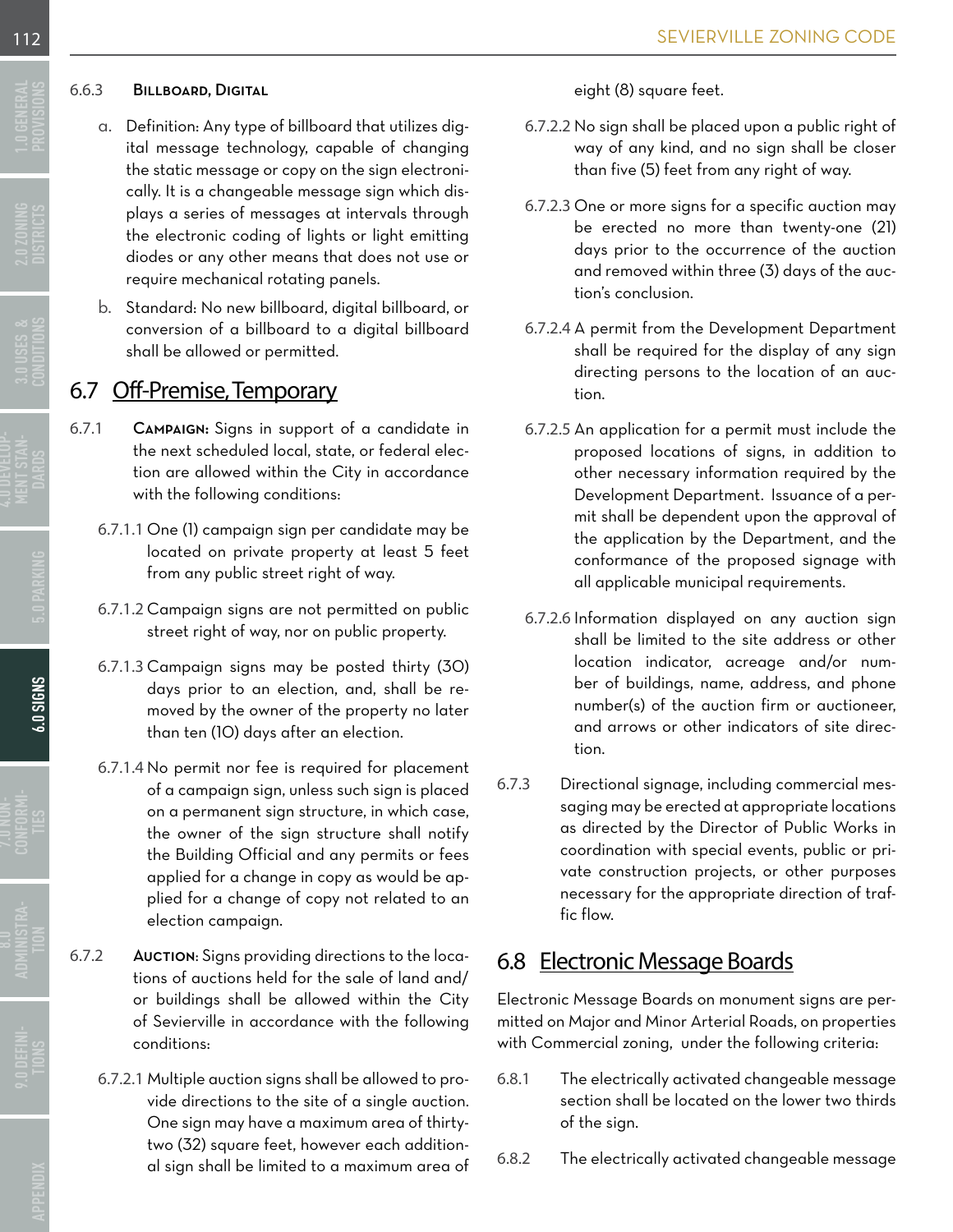<span id="page-12-0"></span>section shall not exceed 50 square feet or 25% of the allowable sign area, whichever is lesser.

- 6.8.3 The informational content of the message section can be changed at intervals; however, the message shall not be flashed by varying the intensity of the illumination nor may the message scroll.
- 6.8.4 All electronic message boards shall use the State of Tennessee's standards for digital billboard to determine illumination, rates of change, and other technical requirements of digital signage.
- 6.8.5 The area surrounding the sign base shall be landscaped with appropriate planting materials.
- 6.8.6 The sign shall not include audio, pyrotechnic, bluecasting (Bluetooth advertising) or similar components.
- 6.8.7 The owner of every Electronic Message Board shall coordinate with local authorities to display, when appropriate, emergency information important to the traveling public including but not limited to Amber Alerts, terrorist attacks or natural disasters. The emergency information shall take precedence over all other advertising for the duration of that emergency. The Emergency Manager shall determine frequency and duration of the message.

# 6.9 Signage for Specific Zones

Unless otherwise specified in this section, all signs should follow the standards set forth in Sections 6.4 - 6.8.

#### 6.9.1 Residential (R-1, R-2, R-3)

- a. Home occupation and professional announcement signs may consist of 1 sign of not more than two (2) square feet.
- b. Non-residential uses in a residential zone (including non-conforming uses) may have a monument sign that shall not exceed twenty-five (25) square feet.
- c. For non-residential uses, an attached sign shall follow the ["Allowable Attached Sign Area](#page-6-0)" chart in Section 6.4.1.

d. The sign, if lighted, shall have indirect lighting.

#### 6.9.2 Town Center (TC)

- a. Monument signs may only be placed on properties with street frontage on an arterial street. Pole signs are not allowed.
- b. Projecting signage is limited to 20 square feet. All other attached signage shall be in accordance with the Allowable Attached sign area chart.
- c. Minimum separation of detached signage is 75 feet. If this condition is unable to be met, signage shall be placed as remotely as possible from other detached signage.

#### 6.9.3 Historic Residential/Office (HRO)

- a. Due to the unique residential and historic character of the Historic Residential/Office district, additional restrictions on signage are enforced.
- b. A single monument sign no higher than 4 feet or larger than 16 square feet may be used to identify a multi-family or non-residential use. A two (2) square feet wall mounted sign may be placed on the building.
- c. If necessary, for directional purposes, as approved by the Development Director, up to two directional signs may be used to direct traffic flow and access to parking.
- d. No illumination of the signage is allowed.

#### 6.9.4 Tourist Commercial (C-5)

In addition to the standard signage permitted for commercial structures, projects within the Tourist Commercial Zone are entitled to destination arrival signs based on the acreage of the overall unified plan of development.

| <b>DESTINATION ARRIVAL SIGNS ALLOWED BY ACREAGE</b> |                       |                     |  |  |  |
|-----------------------------------------------------|-----------------------|---------------------|--|--|--|
| SIZE IN ACRES                                       | <b>MAJOR DESTINA-</b> |                     |  |  |  |
|                                                     | <b>TION ARRIVAL</b>   | <b>TION ARRIVAL</b> |  |  |  |
|                                                     | <b>SIGNS</b>          | <b>SIGNS</b>        |  |  |  |
| 25-35                                               |                       |                     |  |  |  |
| $35-60$                                             |                       |                     |  |  |  |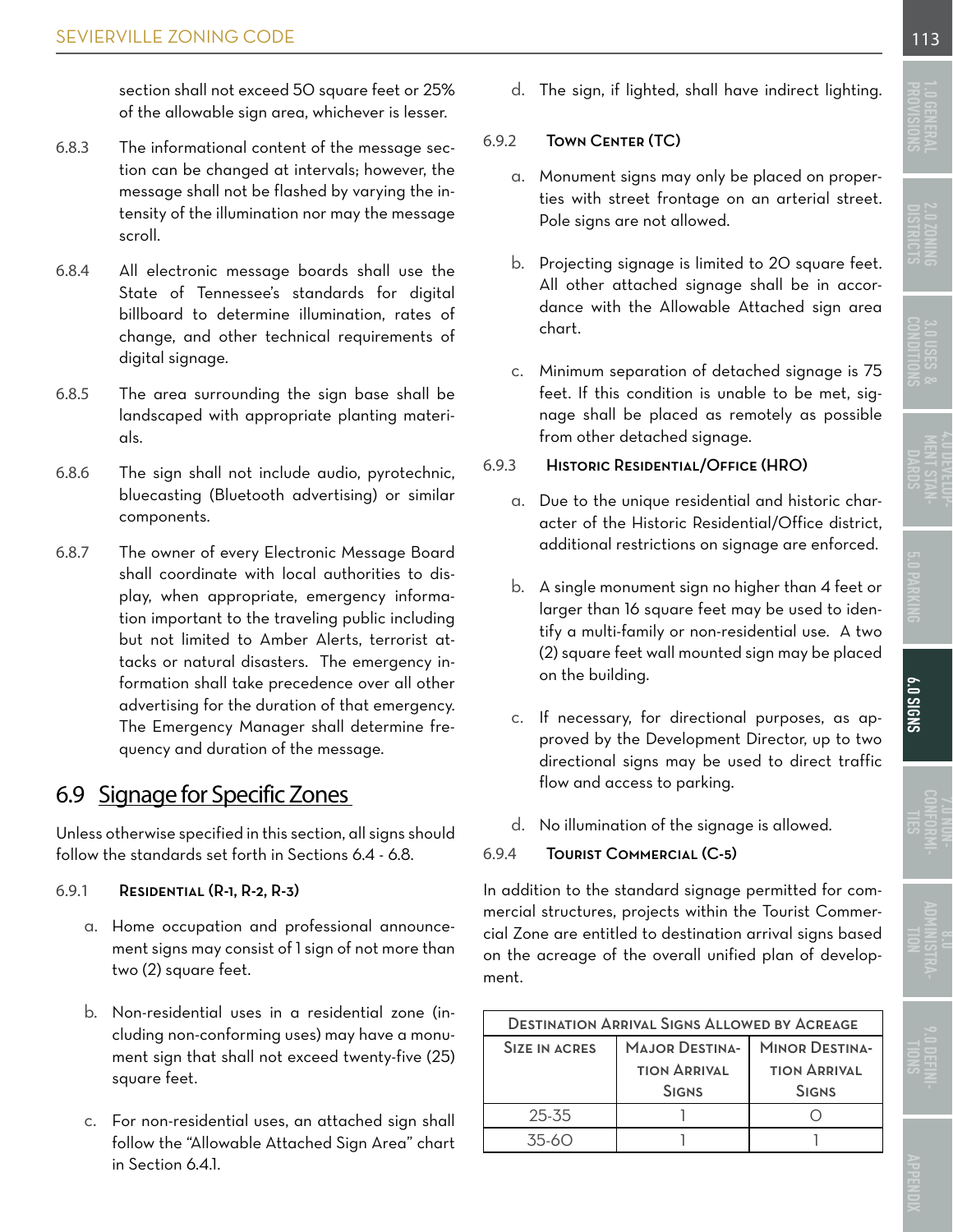| <b>DESTINATION ARRIVAL SIGNS ALLOWED BY ACREAGE</b> |                       |                       |  |  |  |  |  |
|-----------------------------------------------------|-----------------------|-----------------------|--|--|--|--|--|
| SIZE IN ACRES                                       | <b>MAJOR DESTINA-</b> | <b>MINOR DESTINA-</b> |  |  |  |  |  |
|                                                     | <b>TION ARRIVAL</b>   | <b>TION ARRIVAL</b>   |  |  |  |  |  |
|                                                     | <b>SIGNS</b>          | <b>SIGNS</b>          |  |  |  |  |  |
| 60-150                                              |                       |                       |  |  |  |  |  |
| $15(1+)$                                            |                       |                       |  |  |  |  |  |
|                                                     |                       |                       |  |  |  |  |  |

- a. All Destination Arrival Signs and Internal Property signs must be monument type signs.
- b. The Supporting structure, architectural detailing and amenities for monument signs shall not be less than 33% of maximum sign area.
- c. Major Destination Arrival Signs: Shall have a height limit of 25' and a square footage limit of 500'.
- d. Minor Destination Arrival Signs: Shall have a height limit of 20' and a square footage limit of 300'.
- e. The distance between any detached sign shall be no less than 125 feet.
- f. Monument signs for all internal property shall be 200 square feet maximum and 20 feet maximum in height.

#### 6.9.5 Visitor Accommodation (V-1)

Each visitor accommodation development may have one primary identification sign not exceeding one hundred (100) square feet, and accessory uses may be listed on such a sign. However, if the development abuts a Major Collector or higher classified road, then up to one hundred and fifty (150) square feet shall be allowed for a primary identification sign. Where restaurants, conference centers, game or exercise facilities are located in separate structures from accommodation units, then individual signs of twenty-five (25) square feet may be installed to identify those structures, unless those facilities are located on a Major Collector or higher classified road. In those cases, the sign may be a monument sign and be as large as allowed under the regulations for monument signs on that class of roadway, provided that the required distance between signs on the same property is met.

### 6.9.6 Interstate Impact Overlay District (II-1)

- a. The Interstate Overlay District (II0) is an overlay district the provisions of which are designed to recognize the unique circumstances created at the points at which local, state, and federal streets and highways intersect with the federal Interstate system of highways. The intent of this district is to provide for the placement of on-premises business signs, appropriate in size and scale to their setting, for the purpose of attracting high speed Interstate travelers to exit the Interstate. No portion of an Interstate monopole sign shall include a changeable sign, and further, shall be prohibited from including any parts which create or include action or motion, or contain flashing lights or bulbs or contain intermittent lighting.
- b. The bottom of sign face and any other portion of sign attached thereto, shall be at least 75 above the finished grade. The top of the sign face, and any other portion of the sign attached thereto, shall not exceed one hundred (100) feet in height above the finished grade; except that, signs installed within fifty (50) feet of the Interstate right-of-way may exceed one hundred (100) feet in height above the finished grade where the finished grade lies below the elevation of the paved portion of the Interstate right-ofway (including paved shoulder areas) in closest proximity to such sign; in no instance, however, shall the top of such sign face, and any other portion of the sign attached thereto, exceed one hundred (100) feet in height above the edge of the paved portion of the Interstate right-of-way (including any paved shoulder areas) in closest proximity to such sign.
- c. Prior to the installation of an Interstate monopole sign, the Building Official shall be supplied with all information necessary for him to make a determination as to whether or not the sign will meet the provisions of this section and other applicable provisions of this ordinance. Such information shall include a drawing indicating the measurements of all portions of the sign, height of the bottom of the sign face and the top of the sign face above the finished grade, or, for Interstate monopole signs within fifty (50) feet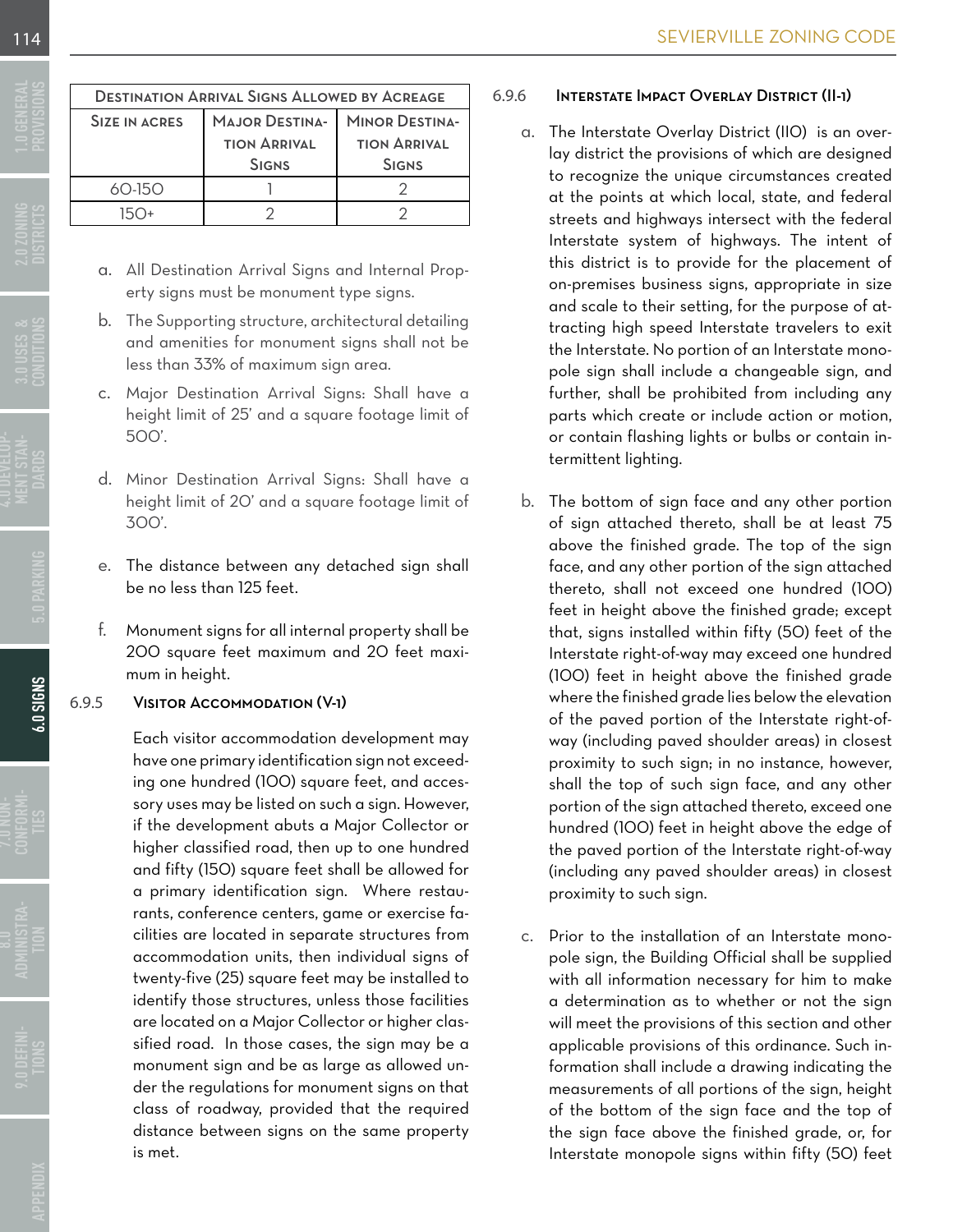<span id="page-14-0"></span>of the Interstate right-of-way, the height above the edge of the paved portion of the Interstate right-of-way in closest proximity to the sign (including paved shoulder areas.) A survey prepared by a licensed surveyor shall be submitted showing the proposed location of the sign on the site. The surveyed location may be included on a site plan or PUD plan, as may be required by other sections of this ordinance, or, may be a separate survey. Within ten (10) days following installation of an Interstate monopole sign, the property owner shall submit a certified survey to the Building Official showing the precise height of the sign above the finished grade or the edge of the Interstate right-of-way in closest proximity to such sign, whichever may be applicable. No more than one (1) double-faced sign may be placed upon any monopole structure. The faces of a double-faced Interstate monopole sign shall be arranged so that such faces are separated no more than thirty (30) degrees.

d. In the IIO zone, the addition of a monopole sign does not replace any otherwise allowable detached sign.

## 6.10Master Sign Plan

Where a unified plan of development greater than 10 acres that is either developed from the outset or all parties agree to such following development, a master sign plan may be invoked. A master sign plan consists of an agreement of all parties, including the City, land owners and any tenants at the time of plan development which provides for deviation from the existing signage ordinance to better accomplish the signage needs of the unique development. Prior to invoking and submitting a master sign plan for approval, a consultation with the Director of Development is required.

Once a master sign plan is in force, it is binding on all parties, until or unless, all parties agree to dissolve it and return to the ordinance requirements that are in place at the time of dissolution. The plan shall call for the location, size, and design of all detached signage. In addition, any modifications to desired attached signage can be negotiated at this time.

In addition, signage for a master sign plan may be placed with the master sign designation without regard for property ownership.

All master sign plans must be approved by the Planning Commission. Modifications that are considered minor by the Development Director may be approved within the Department. Modifications that deviate greatly from the original plan must be modified by action of the Planning Commission.